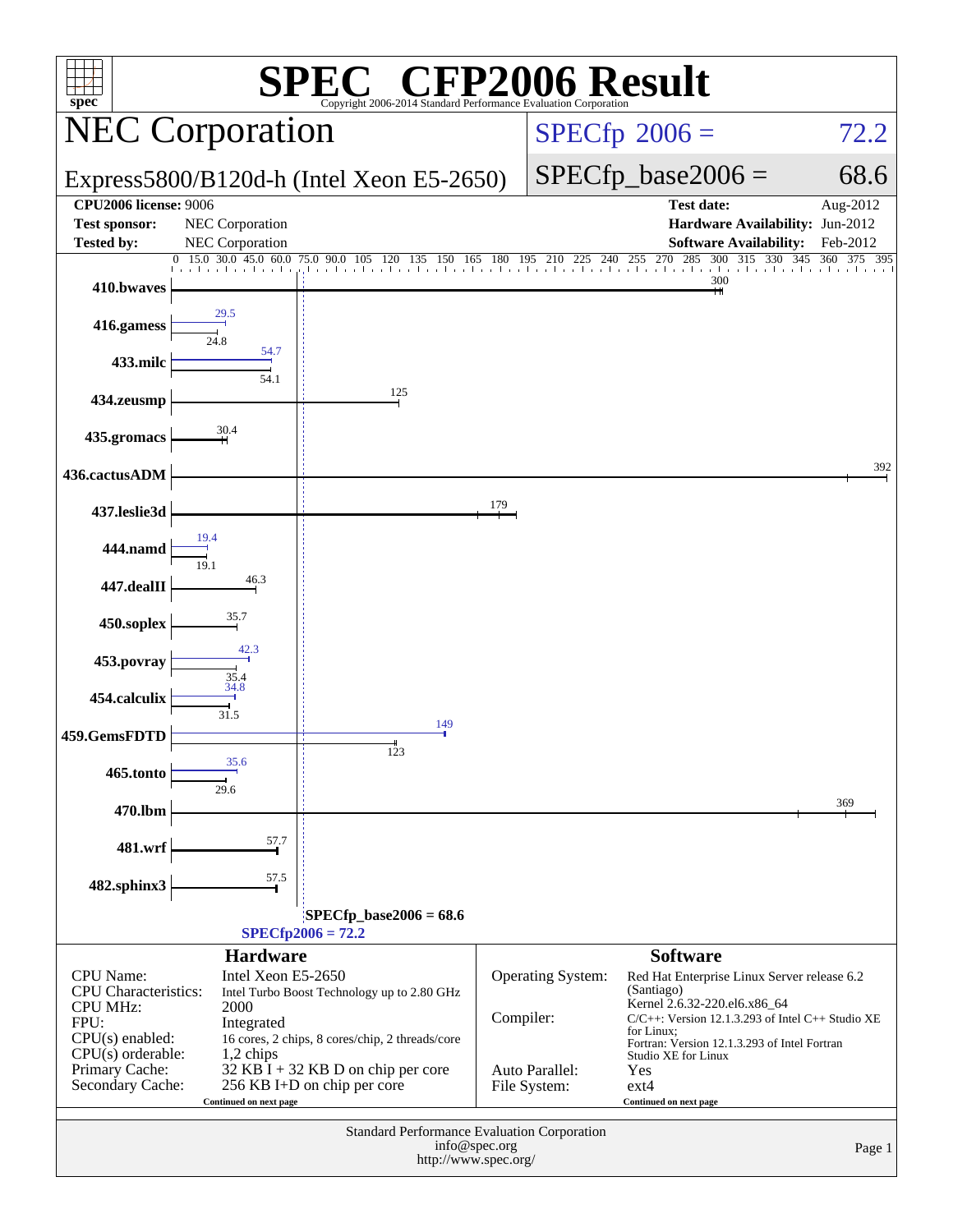

# NEC Corporation

### $SPECfp2006 = 72.2$  $SPECfp2006 = 72.2$

Express5800/B120d-h (Intel Xeon E5-2650)

 $SPECfp\_base2006 = 68.6$ 

| <b>CPU2006 license: 9006</b> |                                             |                       | <b>Test date:</b>               | Aug- $2012$ |
|------------------------------|---------------------------------------------|-----------------------|---------------------------------|-------------|
| <b>Test sponsor:</b>         | NEC Corporation                             |                       | Hardware Availability: Jun-2012 |             |
| <b>Tested by:</b>            | <b>NEC</b> Corporation                      |                       | <b>Software Availability:</b>   | Feb-2012    |
| L3 Cache:                    | $20 \text{ MB I+D}$ on chip per chip        | <b>System State:</b>  | Run level 3 (multi-user)        |             |
| Other Cache:                 | None                                        | <b>Base Pointers:</b> | 64-bit                          |             |
| Memory:                      | 128 GB (16 x 8 GB 2Rx4 PC3L-12800R-11, ECC) | Peak Pointers:        | $32/64$ -bit                    |             |
| Disk Subsystem:              | 1 x 146.5 GB SAS, 15000 RPM                 | Other Software:       | None                            |             |
| Other Hardware:              | Express5800/AD106b for Disk Subsystem       |                       |                                 |             |

| <b>Results Table</b> |                                                                                                          |       |                |             |                |              |                |              |                |              |                |              |
|----------------------|----------------------------------------------------------------------------------------------------------|-------|----------------|-------------|----------------|--------------|----------------|--------------|----------------|--------------|----------------|--------------|
|                      | <b>Base</b>                                                                                              |       |                | <b>Peak</b> |                |              |                |              |                |              |                |              |
| <b>Benchmark</b>     | <b>Seconds</b>                                                                                           | Ratio | <b>Seconds</b> | Ratio       | <b>Seconds</b> | <b>Ratio</b> | <b>Seconds</b> | <b>Ratio</b> | <b>Seconds</b> | <b>Ratio</b> | <b>Seconds</b> | <b>Ratio</b> |
| 410.bwayes           | 45.3                                                                                                     | 300   | 45.1           | 302         | 45.7           | 298          | 45.3           | 300          | 45.1           | 302          | 45.7           | 298          |
| 416.gamess           | 790                                                                                                      | 24.8  | 791            | 24.8        | 791            | 24.7         | 669            | 29.3         | 665            | 29.5         | 664            | 29.5         |
| 433.milc             | 170                                                                                                      | 54.1  | 170            | 54.1        | 170            | 54.1         | 168            | 54.7         | 168            | 54.7         | 168            | 54.8         |
| 434.zeusmp           | 73.1                                                                                                     | 125   | 73.1           | 125         | 73.1           | 125          | 73.1           | 125          | 73.1           | 125          | 73.1           | 125          |
| 435.gromacs          | 259                                                                                                      | 27.6  | 235            | 30.4        | 234            | 30.5         | 259            | 27.6         | 235            | 30.4         | 234            | 30.5         |
| 436.cactusADM        | 30.5                                                                                                     | 392   | 30.5           | 392         | 32.3           | 370          | 30.5           | <u>392</u>   | 30.5           | 392          | 32.3           | 370          |
| 437.leslie3d         | 52.5                                                                                                     | 179   | 56.1           | 168         | 49.9           | 189          | 52.5           | 179          | 56.1           | 168          | 49.9           | 189          |
| 444.namd             | 421                                                                                                      | 19.1  | 421            | <u>19.1</u> | 421            | 19.0         | 413            | 19.4         | 414            | 19.4         | 413            | 19.4         |
| 447.dealII           | 247                                                                                                      | 46.3  | 249            | 46.0        | 247            | 46.3         | 247            | 46.3         | 249            | 46.0         | 247            | 46.3         |
| 450.soplex           | 233                                                                                                      | 35.8  | 234            | 35.7        | 233            | 35.7         | 233            | 35.8         | 234            | 35.7         | 233            | 35.7         |
| 453.povray           | 151                                                                                                      | 35.3  | 150            | 35.4        | 150            | 35.4         | 126            | 42.3         | 125            | 42.6         | 126            | 42.2         |
| 454.calculix         | 262                                                                                                      | 31.5  | 263            | 31.3        | 262            | 31.5         | 237            | 34.8         | 237            | 34.8         | 239            | 34.6         |
| 459.GemsFDTD         | 86.7                                                                                                     | 122   | 86.3           | 123         | 86.3           | 123          | 70.8           | 150          | 71.2           | 149          | 71.0           | 149          |
| 465.tonto            | 333                                                                                                      | 29.6  | 332            | 29.7        | 334            | 29.5         | 276            | 35.6         | 276            | 35.7         | 277            | 35.6         |
| 470.1bm              | 35.6                                                                                                     | 386   | 37.2           | 369         | 40.0           | 343          | 35.6           | 386          | 37.2           | 369          | 40.0           | 343          |
| 481.wrf              | 194                                                                                                      | 57.7  | 195            | 57.2        | 192            | 58.3         | 194            | 57.7         | 195            | 57.2         | 192            | 58.3         |
| 482.sphinx3          | 338                                                                                                      | 57.7  | 339            | 57.5        | 342            | 57.1         | 338            | 57.7         | 339            | 57.5         | 342            | 57.1         |
|                      | Results appear in the order in which they were run. Bold underlined text indicates a median measurement. |       |                |             |                |              |                |              |                |              |                |              |

### **[Operating System Notes](http://www.spec.org/auto/cpu2006/Docs/result-fields.html#OperatingSystemNotes)**

Stack size set to unlimited using "ulimit -s unlimited"

### **[Platform Notes](http://www.spec.org/auto/cpu2006/Docs/result-fields.html#PlatformNotes)**

 BIOS Settings: Energy Performance: Performance Memory Voltage: 1.5 V

### **[General Notes](http://www.spec.org/auto/cpu2006/Docs/result-fields.html#GeneralNotes)**

Environment variables set by runspec before the start of the run:  $KMP_AFFINITY = "granularity=fine, scatter"$ LD\_LIBRARY\_PATH = "/home/cpu2006/libs/32:/home/cpu2006/libs/64"

Continued on next page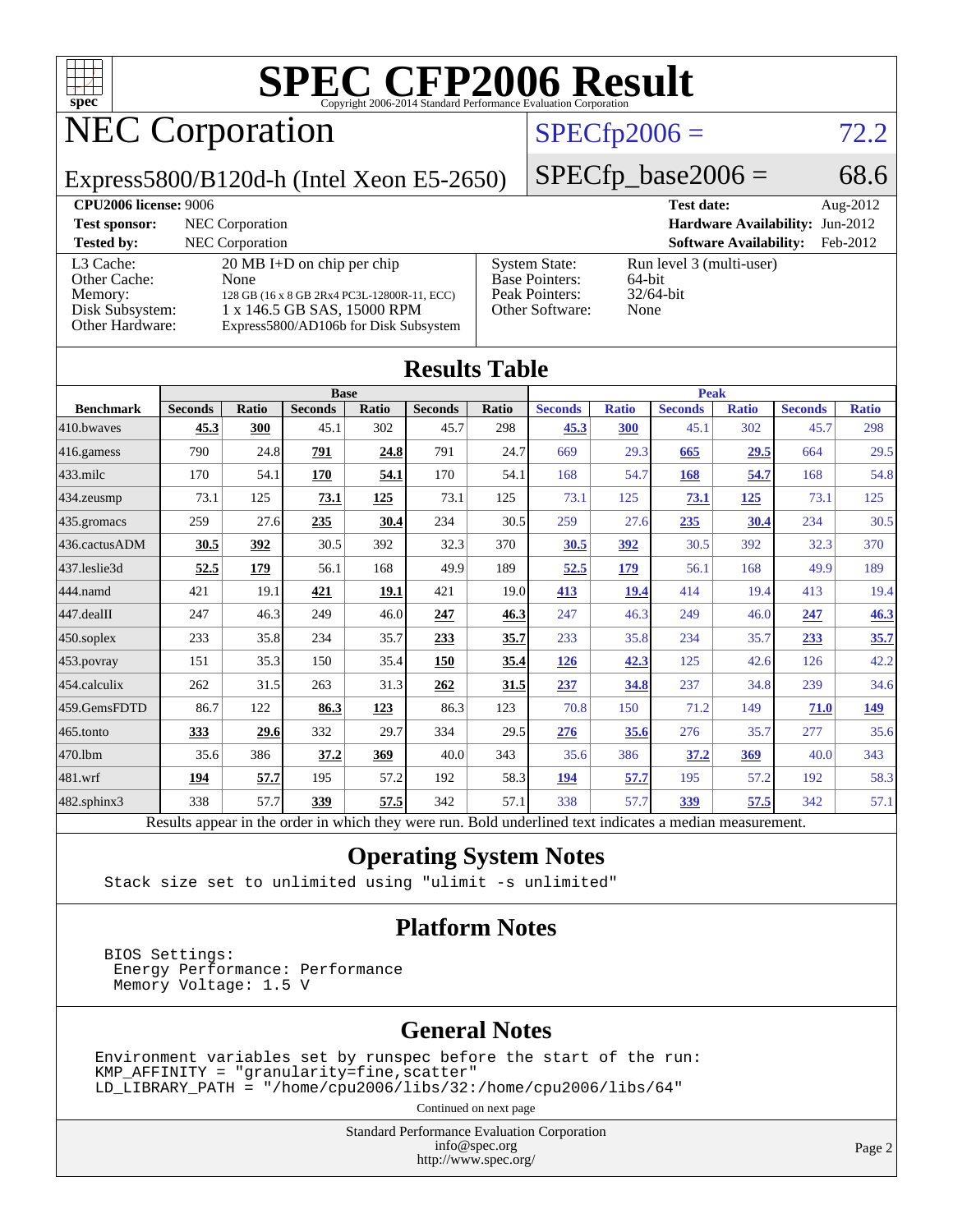

## NEC Corporation

 $SPECTp2006 = 72.2$ 

Express5800/B120d-h (Intel Xeon E5-2650)

**[Test sponsor:](http://www.spec.org/auto/cpu2006/Docs/result-fields.html#Testsponsor)** NEC Corporation **[Hardware Availability:](http://www.spec.org/auto/cpu2006/Docs/result-fields.html#HardwareAvailability)** Jun-2012

 $SPECTp\_base2006 = 68.6$ 

**[CPU2006 license:](http://www.spec.org/auto/cpu2006/Docs/result-fields.html#CPU2006license)** 9006 **[Test date:](http://www.spec.org/auto/cpu2006/Docs/result-fields.html#Testdate)** Aug-2012 **[Tested by:](http://www.spec.org/auto/cpu2006/Docs/result-fields.html#Testedby)** NEC Corporation **[Software Availability:](http://www.spec.org/auto/cpu2006/Docs/result-fields.html#SoftwareAvailability)** Feb-2012

#### **[General Notes \(Continued\)](http://www.spec.org/auto/cpu2006/Docs/result-fields.html#GeneralNotes)**

OMP NUM THREADS = "16"

 Added glibc-static-2.12-1.47.el6.x86\_64.rpm to enable static linking

 Transparent Huge Pages enabled with: echo always > /sys/kernel/mm/redhat\_transparent\_hugepage/enabled

### **[Base Compiler Invocation](http://www.spec.org/auto/cpu2006/Docs/result-fields.html#BaseCompilerInvocation)**

[C benchmarks](http://www.spec.org/auto/cpu2006/Docs/result-fields.html#Cbenchmarks): [icc -m64](http://www.spec.org/cpu2006/results/res2012q3/cpu2006-20120802-24031.flags.html#user_CCbase_intel_icc_64bit_0b7121f5ab7cfabee23d88897260401c)

[C++ benchmarks:](http://www.spec.org/auto/cpu2006/Docs/result-fields.html#CXXbenchmarks) [icpc -m64](http://www.spec.org/cpu2006/results/res2012q3/cpu2006-20120802-24031.flags.html#user_CXXbase_intel_icpc_64bit_bedb90c1146cab66620883ef4f41a67e)

[Fortran benchmarks](http://www.spec.org/auto/cpu2006/Docs/result-fields.html#Fortranbenchmarks): [ifort -m64](http://www.spec.org/cpu2006/results/res2012q3/cpu2006-20120802-24031.flags.html#user_FCbase_intel_ifort_64bit_ee9d0fb25645d0210d97eb0527dcc06e)

[Benchmarks using both Fortran and C](http://www.spec.org/auto/cpu2006/Docs/result-fields.html#BenchmarksusingbothFortranandC): [icc -m64](http://www.spec.org/cpu2006/results/res2012q3/cpu2006-20120802-24031.flags.html#user_CC_FCbase_intel_icc_64bit_0b7121f5ab7cfabee23d88897260401c) [ifort -m64](http://www.spec.org/cpu2006/results/res2012q3/cpu2006-20120802-24031.flags.html#user_CC_FCbase_intel_ifort_64bit_ee9d0fb25645d0210d97eb0527dcc06e)

### **[Base Portability Flags](http://www.spec.org/auto/cpu2006/Docs/result-fields.html#BasePortabilityFlags)**

| 410.bwaves: -DSPEC CPU LP64                 |                                                                |
|---------------------------------------------|----------------------------------------------------------------|
| 416.gamess: - DSPEC_CPU_LP64                |                                                                |
| 433.milc: -DSPEC CPU LP64                   |                                                                |
| 434.zeusmp: -DSPEC_CPU_LP64                 |                                                                |
| 435.gromacs: -DSPEC_CPU_LP64 -nofor_main    |                                                                |
| 436.cactusADM: -DSPEC CPU LP64 -nofor main  |                                                                |
| 437.leslie3d: -DSPEC CPU LP64               |                                                                |
| 444.namd: -DSPEC CPU LP64                   |                                                                |
| 447.dealII: -DSPEC CPU LP64                 |                                                                |
| 450.soplex: -DSPEC_CPU_LP64                 |                                                                |
| 453.povray: -DSPEC_CPU_LP64                 |                                                                |
| 454.calculix: - DSPEC CPU LP64 - nofor main |                                                                |
| 459.GemsFDTD: -DSPEC CPU LP64               |                                                                |
| 465.tonto: -DSPEC CPU LP64                  |                                                                |
| 470.1bm: - DSPEC CPU LP64                   |                                                                |
|                                             | 481.wrf: -DSPEC CPU_LP64 -DSPEC_CPU_CASE_FLAG -DSPEC_CPU_LINUX |
| 482.sphinx3: -DSPEC_CPU_LP64                |                                                                |
|                                             |                                                                |

### **[Base Optimization Flags](http://www.spec.org/auto/cpu2006/Docs/result-fields.html#BaseOptimizationFlags)**

[C benchmarks](http://www.spec.org/auto/cpu2006/Docs/result-fields.html#Cbenchmarks):

[-xAVX](http://www.spec.org/cpu2006/results/res2012q3/cpu2006-20120802-24031.flags.html#user_CCbase_f-xAVX) [-ipo](http://www.spec.org/cpu2006/results/res2012q3/cpu2006-20120802-24031.flags.html#user_CCbase_f-ipo) [-O3](http://www.spec.org/cpu2006/results/res2012q3/cpu2006-20120802-24031.flags.html#user_CCbase_f-O3) [-no-prec-div](http://www.spec.org/cpu2006/results/res2012q3/cpu2006-20120802-24031.flags.html#user_CCbase_f-no-prec-div) [-static](http://www.spec.org/cpu2006/results/res2012q3/cpu2006-20120802-24031.flags.html#user_CCbase_f-static) [-parallel](http://www.spec.org/cpu2006/results/res2012q3/cpu2006-20120802-24031.flags.html#user_CCbase_f-parallel) [-opt-prefetch](http://www.spec.org/cpu2006/results/res2012q3/cpu2006-20120802-24031.flags.html#user_CCbase_f-opt-prefetch) [-ansi-alias](http://www.spec.org/cpu2006/results/res2012q3/cpu2006-20120802-24031.flags.html#user_CCbase_f-ansi-alias)

Continued on next page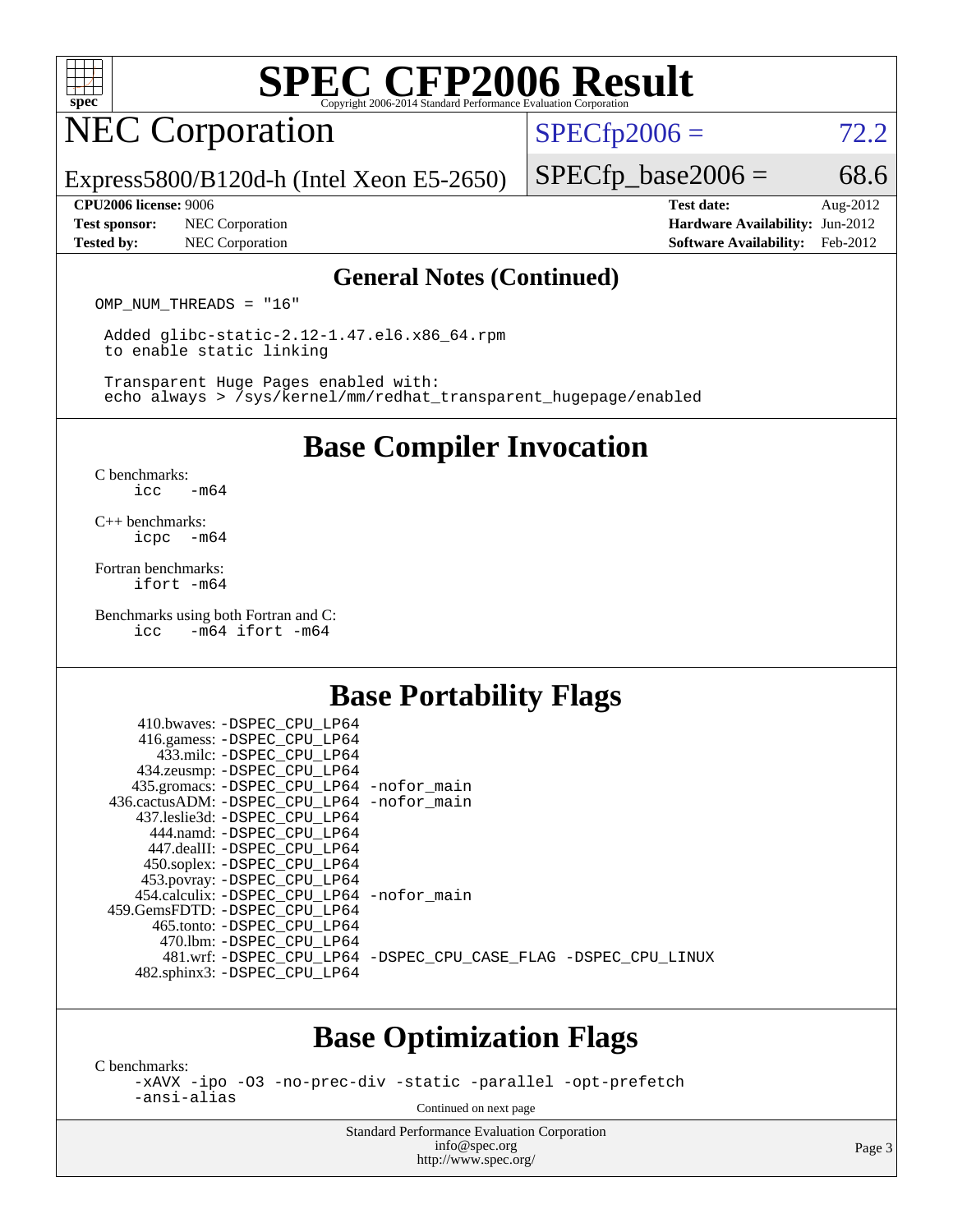

## NEC Corporation

 $SPECTp2006 = 72.2$ 

Express5800/B120d-h (Intel Xeon E5-2650)

 $SPECTp\_base2006 = 68.6$ 

**[CPU2006 license:](http://www.spec.org/auto/cpu2006/Docs/result-fields.html#CPU2006license)** 9006 **[Test date:](http://www.spec.org/auto/cpu2006/Docs/result-fields.html#Testdate)** Aug-2012 **[Test sponsor:](http://www.spec.org/auto/cpu2006/Docs/result-fields.html#Testsponsor)** NEC Corporation **[Hardware Availability:](http://www.spec.org/auto/cpu2006/Docs/result-fields.html#HardwareAvailability)** Jun-2012 **[Tested by:](http://www.spec.org/auto/cpu2006/Docs/result-fields.html#Testedby)** NEC Corporation **[Software Availability:](http://www.spec.org/auto/cpu2006/Docs/result-fields.html#SoftwareAvailability)** Feb-2012

### **[Base Optimization Flags \(Continued\)](http://www.spec.org/auto/cpu2006/Docs/result-fields.html#BaseOptimizationFlags)**

[C++ benchmarks:](http://www.spec.org/auto/cpu2006/Docs/result-fields.html#CXXbenchmarks) [-xAVX](http://www.spec.org/cpu2006/results/res2012q3/cpu2006-20120802-24031.flags.html#user_CXXbase_f-xAVX) [-ipo](http://www.spec.org/cpu2006/results/res2012q3/cpu2006-20120802-24031.flags.html#user_CXXbase_f-ipo) [-O3](http://www.spec.org/cpu2006/results/res2012q3/cpu2006-20120802-24031.flags.html#user_CXXbase_f-O3) [-no-prec-div](http://www.spec.org/cpu2006/results/res2012q3/cpu2006-20120802-24031.flags.html#user_CXXbase_f-no-prec-div) [-static](http://www.spec.org/cpu2006/results/res2012q3/cpu2006-20120802-24031.flags.html#user_CXXbase_f-static) [-opt-prefetch](http://www.spec.org/cpu2006/results/res2012q3/cpu2006-20120802-24031.flags.html#user_CXXbase_f-opt-prefetch) [-ansi-alias](http://www.spec.org/cpu2006/results/res2012q3/cpu2006-20120802-24031.flags.html#user_CXXbase_f-ansi-alias) [Fortran benchmarks](http://www.spec.org/auto/cpu2006/Docs/result-fields.html#Fortranbenchmarks): [-xAVX](http://www.spec.org/cpu2006/results/res2012q3/cpu2006-20120802-24031.flags.html#user_FCbase_f-xAVX) [-ipo](http://www.spec.org/cpu2006/results/res2012q3/cpu2006-20120802-24031.flags.html#user_FCbase_f-ipo) [-O3](http://www.spec.org/cpu2006/results/res2012q3/cpu2006-20120802-24031.flags.html#user_FCbase_f-O3) [-no-prec-div](http://www.spec.org/cpu2006/results/res2012q3/cpu2006-20120802-24031.flags.html#user_FCbase_f-no-prec-div) [-static](http://www.spec.org/cpu2006/results/res2012q3/cpu2006-20120802-24031.flags.html#user_FCbase_f-static) [-parallel](http://www.spec.org/cpu2006/results/res2012q3/cpu2006-20120802-24031.flags.html#user_FCbase_f-parallel) [-opt-prefetch](http://www.spec.org/cpu2006/results/res2012q3/cpu2006-20120802-24031.flags.html#user_FCbase_f-opt-prefetch)

[Benchmarks using both Fortran and C](http://www.spec.org/auto/cpu2006/Docs/result-fields.html#BenchmarksusingbothFortranandC):

[-xAVX](http://www.spec.org/cpu2006/results/res2012q3/cpu2006-20120802-24031.flags.html#user_CC_FCbase_f-xAVX) [-ipo](http://www.spec.org/cpu2006/results/res2012q3/cpu2006-20120802-24031.flags.html#user_CC_FCbase_f-ipo) [-O3](http://www.spec.org/cpu2006/results/res2012q3/cpu2006-20120802-24031.flags.html#user_CC_FCbase_f-O3) [-no-prec-div](http://www.spec.org/cpu2006/results/res2012q3/cpu2006-20120802-24031.flags.html#user_CC_FCbase_f-no-prec-div) [-static](http://www.spec.org/cpu2006/results/res2012q3/cpu2006-20120802-24031.flags.html#user_CC_FCbase_f-static) [-parallel](http://www.spec.org/cpu2006/results/res2012q3/cpu2006-20120802-24031.flags.html#user_CC_FCbase_f-parallel) [-opt-prefetch](http://www.spec.org/cpu2006/results/res2012q3/cpu2006-20120802-24031.flags.html#user_CC_FCbase_f-opt-prefetch) [-ansi-alias](http://www.spec.org/cpu2006/results/res2012q3/cpu2006-20120802-24031.flags.html#user_CC_FCbase_f-ansi-alias)

### **[Peak Compiler Invocation](http://www.spec.org/auto/cpu2006/Docs/result-fields.html#PeakCompilerInvocation)**

[C benchmarks](http://www.spec.org/auto/cpu2006/Docs/result-fields.html#Cbenchmarks):  $\text{icc}$   $-\text{m64}$ 

[C++ benchmarks:](http://www.spec.org/auto/cpu2006/Docs/result-fields.html#CXXbenchmarks) [icpc -m64](http://www.spec.org/cpu2006/results/res2012q3/cpu2006-20120802-24031.flags.html#user_CXXpeak_intel_icpc_64bit_bedb90c1146cab66620883ef4f41a67e)

[Fortran benchmarks](http://www.spec.org/auto/cpu2006/Docs/result-fields.html#Fortranbenchmarks): [ifort -m64](http://www.spec.org/cpu2006/results/res2012q3/cpu2006-20120802-24031.flags.html#user_FCpeak_intel_ifort_64bit_ee9d0fb25645d0210d97eb0527dcc06e)

[Benchmarks using both Fortran and C](http://www.spec.org/auto/cpu2006/Docs/result-fields.html#BenchmarksusingbothFortranandC): [icc -m64](http://www.spec.org/cpu2006/results/res2012q3/cpu2006-20120802-24031.flags.html#user_CC_FCpeak_intel_icc_64bit_0b7121f5ab7cfabee23d88897260401c) [ifort -m64](http://www.spec.org/cpu2006/results/res2012q3/cpu2006-20120802-24031.flags.html#user_CC_FCpeak_intel_ifort_64bit_ee9d0fb25645d0210d97eb0527dcc06e)

### **[Peak Portability Flags](http://www.spec.org/auto/cpu2006/Docs/result-fields.html#PeakPortabilityFlags)**

Same as Base Portability Flags

### **[Peak Optimization Flags](http://www.spec.org/auto/cpu2006/Docs/result-fields.html#PeakOptimizationFlags)**

[C benchmarks](http://www.spec.org/auto/cpu2006/Docs/result-fields.html#Cbenchmarks):

 433.milc: [-xAVX](http://www.spec.org/cpu2006/results/res2012q3/cpu2006-20120802-24031.flags.html#user_peakPASS2_CFLAGSPASS2_LDFLAGS433_milc_f-xAVX)(pass 2) [-prof-gen](http://www.spec.org/cpu2006/results/res2012q3/cpu2006-20120802-24031.flags.html#user_peakPASS1_CFLAGSPASS1_LDFLAGS433_milc_prof_gen_e43856698f6ca7b7e442dfd80e94a8fc)(pass 1) [-ipo](http://www.spec.org/cpu2006/results/res2012q3/cpu2006-20120802-24031.flags.html#user_peakPASS2_CFLAGSPASS2_LDFLAGS433_milc_f-ipo)(pass 2) [-O3](http://www.spec.org/cpu2006/results/res2012q3/cpu2006-20120802-24031.flags.html#user_peakPASS2_CFLAGSPASS2_LDFLAGS433_milc_f-O3)(pass 2) [-no-prec-div](http://www.spec.org/cpu2006/results/res2012q3/cpu2006-20120802-24031.flags.html#user_peakPASS2_CFLAGSPASS2_LDFLAGS433_milc_f-no-prec-div)(pass 2) [-prof-use](http://www.spec.org/cpu2006/results/res2012q3/cpu2006-20120802-24031.flags.html#user_peakPASS2_CFLAGSPASS2_LDFLAGS433_milc_prof_use_bccf7792157ff70d64e32fe3e1250b55)(pass 2) [-static](http://www.spec.org/cpu2006/results/res2012q3/cpu2006-20120802-24031.flags.html#user_peakOPTIMIZE433_milc_f-static) [-auto-ilp32](http://www.spec.org/cpu2006/results/res2012q3/cpu2006-20120802-24031.flags.html#user_peakCOPTIMIZE433_milc_f-auto-ilp32) [-ansi-alias](http://www.spec.org/cpu2006/results/res2012q3/cpu2006-20120802-24031.flags.html#user_peakCOPTIMIZE433_milc_f-ansi-alias)

 $470.$ lbm: basepeak = yes

482.sphinx3: basepeak = yes

[C++ benchmarks:](http://www.spec.org/auto/cpu2006/Docs/result-fields.html#CXXbenchmarks)

Continued on next page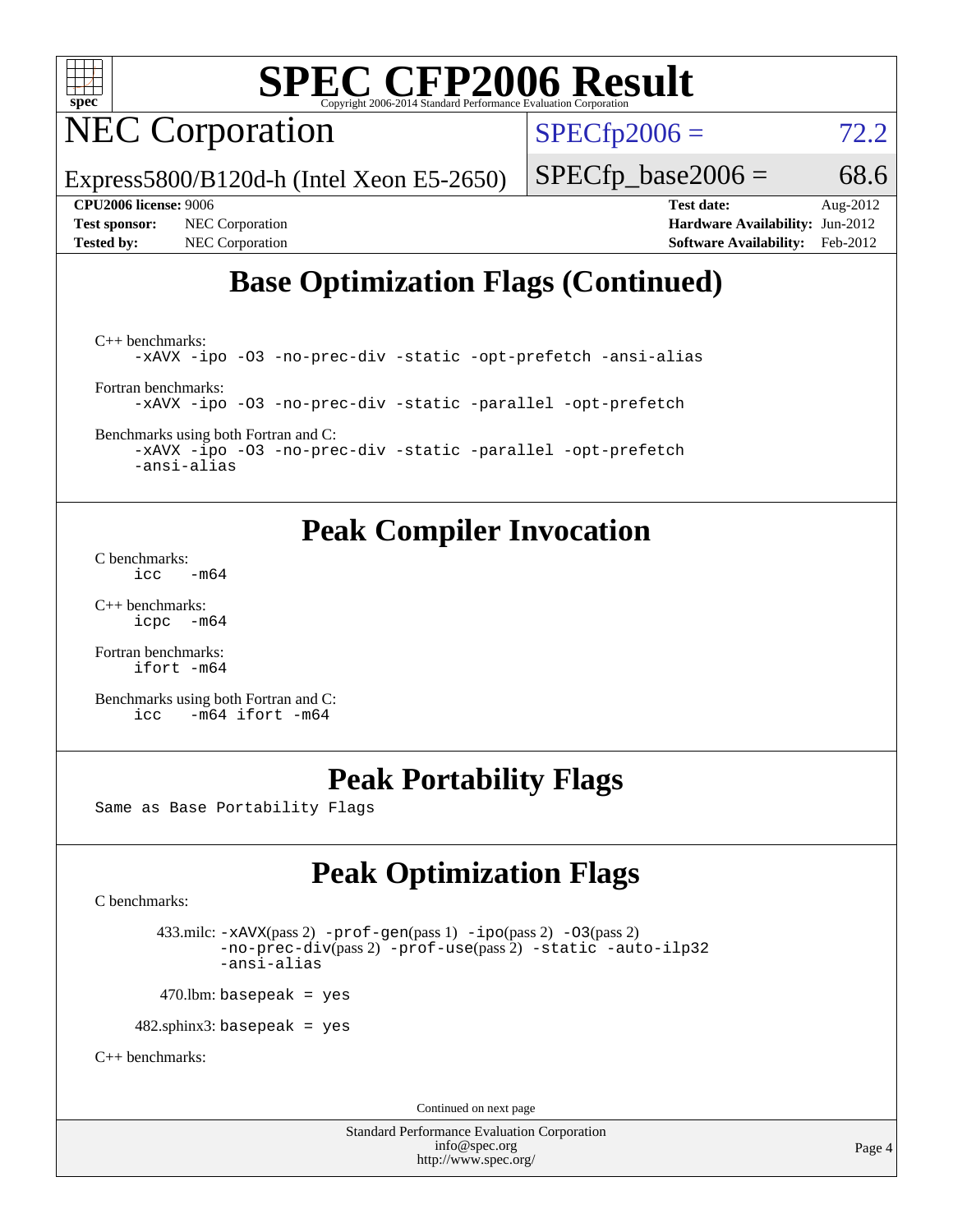

NEC Corporation

 $SPECfp2006 = 72.2$  $SPECfp2006 = 72.2$ 

Express5800/B120d-h (Intel Xeon E5-2650)

 $SPECTp\_base2006 = 68.6$ 

Page 5

**[CPU2006 license:](http://www.spec.org/auto/cpu2006/Docs/result-fields.html#CPU2006license)** 9006 **[Test date:](http://www.spec.org/auto/cpu2006/Docs/result-fields.html#Testdate)** Aug-2012 **[Test sponsor:](http://www.spec.org/auto/cpu2006/Docs/result-fields.html#Testsponsor)** NEC Corporation **[Hardware Availability:](http://www.spec.org/auto/cpu2006/Docs/result-fields.html#HardwareAvailability)** Jun-2012 **[Tested by:](http://www.spec.org/auto/cpu2006/Docs/result-fields.html#Testedby)** NEC Corporation **[Software Availability:](http://www.spec.org/auto/cpu2006/Docs/result-fields.html#SoftwareAvailability)** Feb-2012

### **[Peak Optimization Flags \(Continued\)](http://www.spec.org/auto/cpu2006/Docs/result-fields.html#PeakOptimizationFlags)**

```
Standard Performance Evaluation Corporation
           444.namd: -xAVX(pass 2) -prof-gen(pass 1) -ipo(pass 2) -O3(pass 2)
                   -no-prec-div(pass 2) -prof-use(pass 2) -fno-alias
                   -auto-ilp32
           447.dealII: basepeak = yes
          450.soplex: basepeak = yes
          453.povray: -xAVX(pass 2) -prof-gen(pass 1) -ipo(pass 2) -O3(pass 2)
                   -no-prec-div(pass 2) -prof-use(pass 2) -unroll4 -ansi-alias
   Fortran benchmarks: 
         410.bwaves: basepeak = yes
        416.gamess: -xAVX(pass 2) -prof-gen(pass 1) -ipo(pass 2) -O3(pass 2)
                   -no-prec-div(pass 2) -prof-use(pass 2) -unroll2
                   -inline-level=0 -scalar-rep- -static
         434.zeusmp: basepeak = yes
         437.leslie3d: basepeak = yes
     459.GemsFDTD: -xSSE4.2(pass 2) -prof-gen(pass 1) -ipo(pass 2) -O3(pass 2)
                   -no-prec-div(pass 2) -prof-use(pass 2) -unroll2
                   -inline-level=0 -opt-prefetch -parallel
          465.tonto: -xAVX(pass 2) -prof-gen(pass 1) -po(pass 2) -03(pass 2)
                   -no-prec-div(pass 2) -prof-use(pass 2) -inline-calloc
                   -opt-malloc-options=3 -auto -unroll4
   Benchmarks using both Fortran and C: 
        435.gromacs: basepeak = yes
     436.cactusADM: basepeak = yes
         454.calculix: -xAVX -ipo -O3 -no-prec-div -auto-ilp32 -ansi-alias
            481.wrf: basepeak = yes
                         The flags files that were used to format this result can be browsed at
http://www.spec.org/cpu2006/flags/Intel-ic12.1-official-linux64.20120425.html
http://www.spec.org/cpu2006/flags/NEC-Platform-Settings-V1.2-R120d-RevA.html
                             You can also download the XML flags sources by saving the following links:
http://www.spec.org/cpu2006/flags/Intel-ic12.1-official-linux64.20120425.xml
http://www.spec.org/cpu2006/flags/NEC-Platform-Settings-V1.2-R120d-RevA.xml
```
[info@spec.org](mailto:info@spec.org) <http://www.spec.org/>